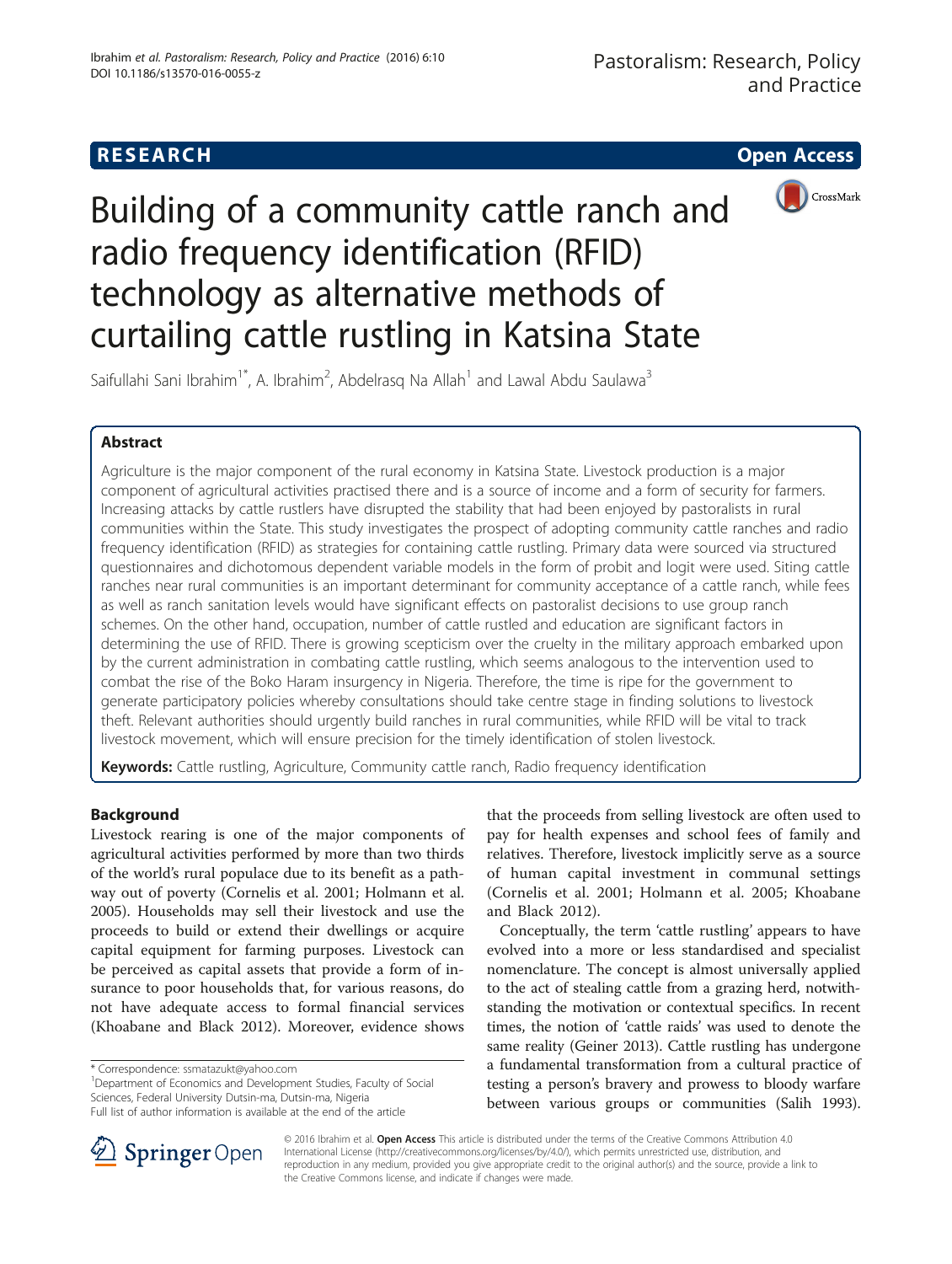Pastoralist contributions to the economies of developing countries, including supporting their own households and supplying animal protein (meat and milk) to villages and towns, are hampered by cattle rustling.

Traditionally, cattle rustling has been driven by criminal intent to expropriate cattle for meat or sale. In the past, rustlers invaded pastoralist communities with arrows and spears, but the practice has now evolved into a pattern of organised crime with immense criminal sophistication, and rustlers have succeeded in building vast networks that cut across different nationalities (Alemika [2013](#page-7-0)). Cattle theft has been considered to be an unconventional means of primitive accumulation of herds in the contexts of subsistence and commercial pastoralism (Blench [2004\)](#page-7-0). The incidence of stolen cattle is exacerbated by the great importance attached to cattle in some rural communities and has escalated due to deficiencies of traditional forms of identification to aid in tracking and tracing stolen livestock (Okoli and Agada [2014](#page-7-0)). Cattle raiding is a perennial problem that now disturbs the Nigerian economy. The issue is more alarming in northern rural areas, where cattle rearing is a major occupation, and the problem has been complicated by the rising incidence of farmer-herder conflicts (Chikwuma and Francis [2014](#page-7-0)). Recently, the wave of cattle rustling in Nigeria has taken the form of massive village raids, whereby herding communities are attacked and stolen items go beyond mere livestock. This pattern of attack has recurred throughout the north-central, north-east and north-west geopolitical zones. However, the incidence is most pronounced in the Bauchi, Plateau, Nasarawa, Benue, Zamfara, Kaduna and Katsina States (Okoli and Okpaleke [2014](#page-7-0)).

The vast majority of the rural populace in Katsina State primarily engages in agricultural production for subsistence and commercial purposes. Livestock production appears to be second to farming in the ranks of agricultural activities pursued in the State, and the common species of livestock reared include cattle, sheep, goats and poultry (Najamuddeen et al. [2012](#page-7-0)). In the last decade, the relative normality and stability enjoyed by livestock production in Nigeria was interrupted by a vicious cycle of cattle rustling, which has led to a drastic decline in pastoralist income levels (Kaimba et al. [2011b](#page-7-0); Chikwuma and Francis [2014\)](#page-7-0).

Ranching was used in the past as a means of securing livestock in America. However, ranching originated in Spain out of necessity for handling large herds of grazing animals on dry land. There are approximately 3,500 game ranches in South Africa, which are the most modern in Africa, and these networks of ranches have grown from less than 2 million to more than 6 million hectares (Grossman et al. [1992](#page-7-0)). The success of large-scale cattle ranching in African savanna vegetation is analogous to the success recorded by cowboys in Texas (Tobler et al. [2003](#page-8-0)). Such large-scale group ranches are not commonly practised in rural communities in Nigeria. The prevailing practice of rural households is to keep their herds near their houses, which poses enormous difficulty for security operatives to counter cattle raids. If, however, a modern ranching practice is adopted, it will be more convenient to provide collective security to livestock in large-scale ranches. Elbakidze [\(2007\)](#page-7-0) argued that the traceability of animals could be used to prevent the theft or loss of an animal, especially in ranching operations in which cattle owned by several parties are often commingled. The importance of radio frequency identification (RFID) in tracking stolen cattle is well documented in the literature. To our knowledge, no studies are available that have explored these options in Nigeria, despite the severity of cattle theft in pastoralist communities. Therefore, it is imperative to study methods of using large-scale ranches and tracking devices as a means of reducing cattle rustling in Katsina State.

### Empirical literature

There is a significant body of empirical literature on cattle rustling and its impact on socio-economic well-being, particularly in developing countries. In one such study, Richardson and Whitney [\(1994\)](#page-7-0) surveyed 319 households in Khartoum in an attempt to estimate the factors responsible for household decisions to rear livestock. The study applied a logit model and found that demographic factors, such as education, family size, rural or urban roots and income level, significantly influenced decisions to rear livestock. Similarly, Siegmund-Shultze and Rischkowsky [\(2001](#page-7-0)) identified the socio-economic characteristics that influence the decision of households to take up livestock farming in West Africa. In this study, primary data from 130 households were collected through interviews. Logistic regression was employed, and the study revealed that the probability of keeping livestock increases with the size of the household and illiteracy rates.

Cross-border cattle rustling was reported to have a negative effect on the economic fortunes of homesteads in southern Swaziland. At almost all levels, poverty has deepened among rural households because of the adverse effects of raids on agricultural production (Simelane [2005](#page-7-0)). Along these lines, Holmann et al. [\(2005](#page-7-0)) used cross-sectional data from 143 rural dwellers to examine the role of livestock production on poverty alleviation in Colombia. The study found that cattle ownership by household serves as a pathway out of poverty, while cattle owners mainly sold their cattle when the probability of rustling was high. Similarly, Thys et al. [\(2005](#page-8-0)), in an examination of the socio-economic determinants of urban livestock production in a semi-arid environment, documented that theft (cattle rustling), animal health problems, feed supply and manure management constrain livestock farming.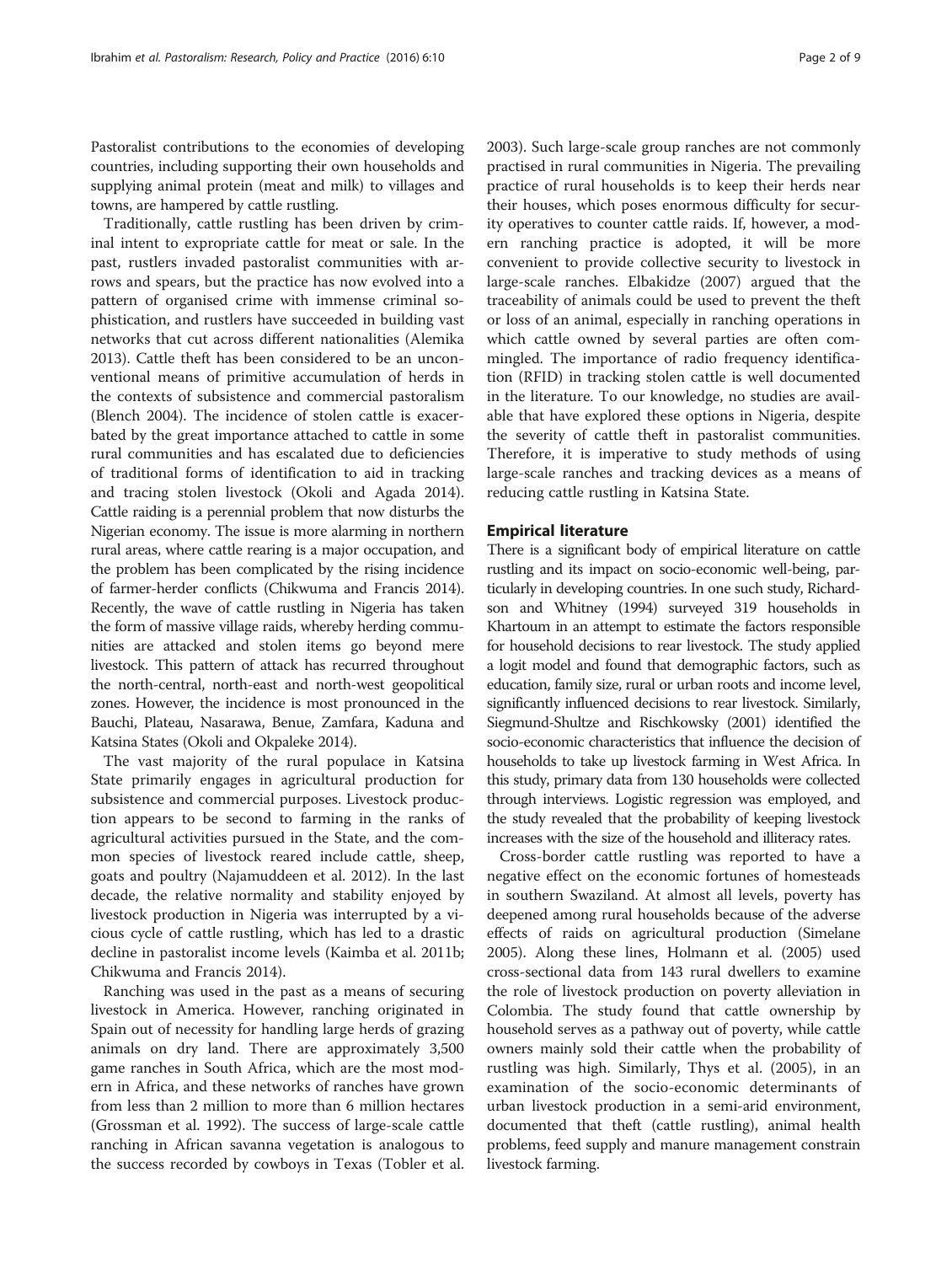The impact of cattle theft on household migration decisions in Baringo District of Kenya was investigated by Kaimba et al. [\(2011a](#page-7-0)). Interviews with 110 used a structured questionnaire, and the binary probit model was used to explain the probability of pastoralist migration from volatile areas to safer areas, while ordinary least squares (OLS) was used to explain its effects on herd size. The study found that the gender and age of the head of household were significant determinants of migration and significantly influenced herd size. Moreover, the intensity of cattle rustling and loss of livestock to drought and or disease also significantly influenced decisions to migrate from one place to another. Manu et al. [\(2014\)](#page-7-0) examined the socio-economic effects of cattle theft on pastoralism in the north-west region of Cameroon. They documented that cattle rustling has often led to a reduction in the income levels of livestock producers and, by extension, adversely affects the socioeconomic well-being of residents in affected areas.

The traceability of livestock could not only be used in the prevention of cattle theft but could also be helpful in tracking the movement of displaced livestock. There is a growing body of literature advocating the potential gains of using various types of livestock tracking systems (LTS) for tracing lost or stolen livestock. On the other hand, other studies centre on the use of LTS for livestock tracing for health reasons. Among all LTS, RFID is often considered to be the most widely adopted method over other competing alternatives, due to RFID's relatively low cost compared to benefits (Suh et al. [2013](#page-8-0)). Pongpaibool ([2008\)](#page-7-0) suggested the use of a high-frequency RFID tag as a solution for the quick tracking and tracing of livestock. Ekuam [\(2009](#page-7-0)) argued that livestock identification via RFID is essential for human security by ensuring the precise tracking of livestock movement, which would enable timely responses to raids. Along these lines, Siror et al. ([2009](#page-8-0)) contended that RFID technologies can be used to combat incessant cattle rustling in Eastern Africa, and Jinaporn et al. [\(2008](#page-7-0)) stressed the need for RFID as a robust security system against asset theft.

The instant monitoring of movement and tracking of livestock by LTS is essential in maintaining stable health conditions and feeding patterns in animals. Traceability would allow for tracking and identifying potentially unhealthy livestock, thereby enhancing control efficiency as well as fasttracking livestock disease eradication mechanisms (Elbakidze [2007\)](#page-7-0). Thurner et al. [\(2011\)](#page-8-0) examined the management of young cattle on alpine pastures using a global positioning system (GPS)-based livestock tracking device on 36 cattle. Their results confirmed the statistical accuracy of LTS between 7.5 and 11.2 median deviations from the initial position. The most striking aspect of this study is the postulation that positioning the LTS on the neck gave robust precision to the median number of records received from the animal. Porto et al. [\(2013\)](#page-7-0) invented a vision-based system for the automatic detection of the lying behaviour of dairy cows in free-stall barns and found a 92 % precision of RFID detection of various cow lying behaviours. An automatic livestock tracking programme can be a solution to trace livestock welfare problems (Huhtala et al. [2007](#page-7-0)). Maselyne et al. ([2014](#page-7-0)) maintained that the regular monitoring of feeding habits of livestock through RFID would enable the early detection of diseases and other related problems.

#### Theoretical framework

This study benefitted immensely from the enterprise theory of organised crime. Under this theory, organised crime exists because legitimate markets leave many customers and potential customers unsatisfied (Smith [1978](#page-8-0)). The impetus behind organised crime is not a criminal conspiracy, but simple market opportunity, which can also constrain organised crime's structure, form and social perniciousness. Therefore, the market and its environment provide the most appropriate point of intervention in controlling organised crime (Lyman and Potter [2007\)](#page-7-0). Once there is demand for cattle due to the importance of beef to farmers and consumers alike, then the number of cattle raids would escalate. Assuming an ever-increasing market demand for illegally acquired goods due to lower prices, Liddick [\(1999\)](#page-7-0) rightly observed that as long as demand exists, a marketplace exists, and entrepreneurs (cattle rustlers in the case of this study) will seek to meet demand regardless of the legality of the transaction. Reuter [\(1983\)](#page-7-0) believed that several factors have direct consequences for entrepreneurs conducting business in illegal markets. The principal factor could be the need to restrict knowledge to prospective enterprise entrants due to the monopolistic tendencies of entrepreneurs. This would enable them to appropriate all of the available profit of the illegal market. The lack of an external credit market and the lack of contracts backed by the weight of law provide the justification for profitable criminality in a country (Albanese [2000\)](#page-7-0).

In a society in which organised crime is rampant, law enforcement agencies should, as a matter of urgency, disrupt the organisational environment by apprehending the perpetrators. Otherwise, criminal enterprise will expand beyond control, noting that crime is profitable because of strong public demand for the goods and services supplied at rates far below competitive market prices (Smith [1980\)](#page-8-0). It is obvious that a long-term plan is required to combat organised crime such as cattle rustling. However, short-term coping measures in the form of building community cattle ranches and RFID are pertinent.

#### Study area

Katsina State is located on the high plains of Hausaland approximately 733 m above sea level. The coordinates of the State are latitudes 11° 30′ N - 13° 15′ north and longitudes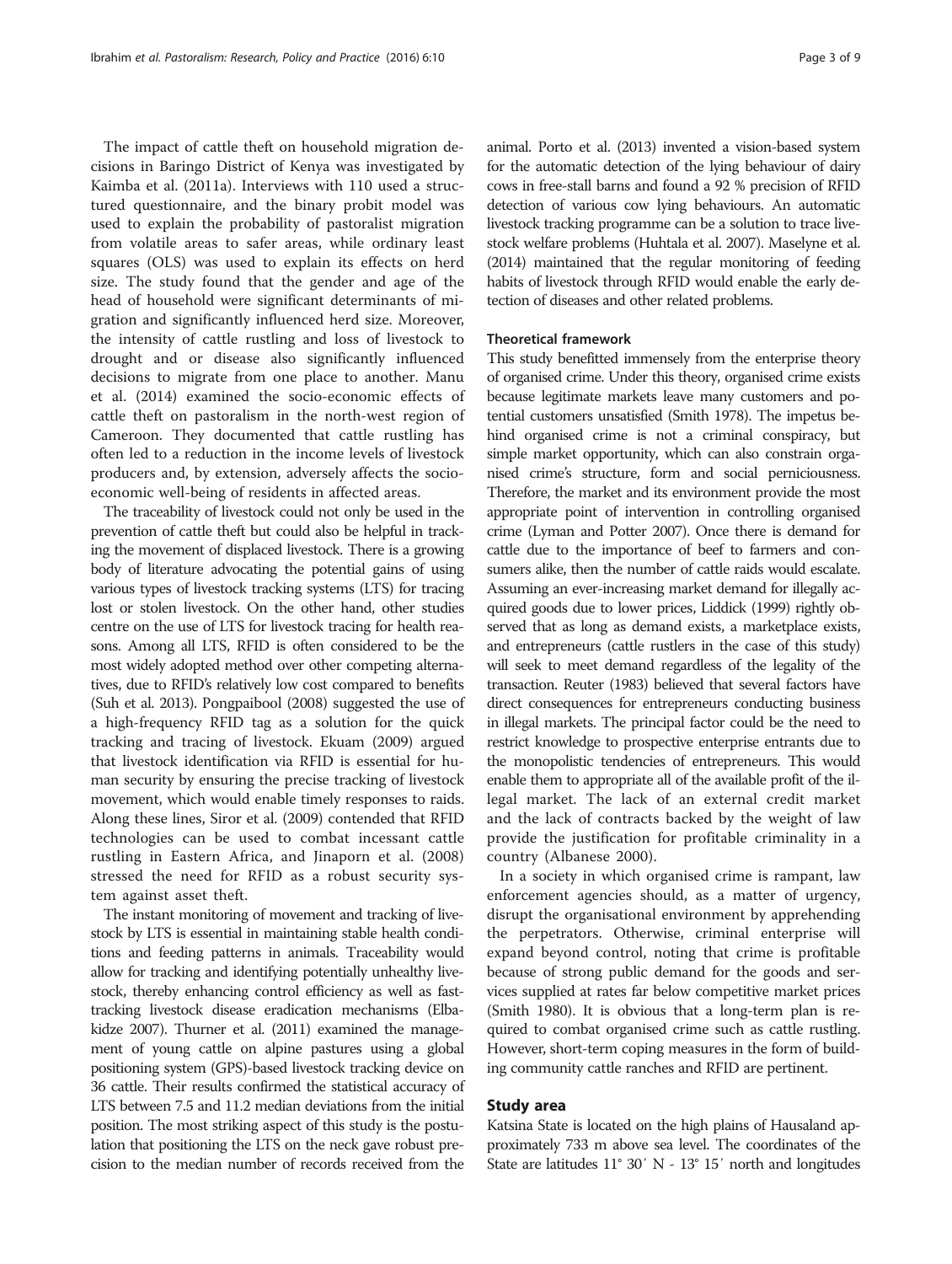6° 52′ E - 09° 20′ east. The State is composed of 34 local government areas (LGAs), divided into 3 senatorial zones, namely, Katsina Central, Katsina South and Katsina North. Farming is the predominant economic activity, particularly in rural areas. Cattle theft mainly occurs in six LGAs that cut across Katsina Central and South axes. The affected LGAs are Sabuwa, Danmusa, Safana, Batsari, Faskari and Kankara. Coincidentally, these LGAs share borders with some States within the north-west geopolitical zone that are simultaneously hit by incessant cattle theft. For instance, Faskari, Danmusa, Batsari, Safana, Kankara and Sabuwa border Zamfara State and Kaduna State. Moreover, other parts of the State are bounded to the north by the Niger Republic and to the east by Kano and Jigawa States (see Figure 1). The State covers an area of 23,938 km<sup>2</sup>, which accounts for approximately 2.7 % of the total land area of Nigeria.

#### Materials and methods

Surveys in the affected communities were conducted between July and September 2015, and five communities were randomly selected from each of the previously mentioned LGAs. The sample size of 1,750 was distributed proportionately to the total number of inhabitants in each of the selected communities. Structured questionnaires were administered to randomly selected respondents. Approximately 85 % of the questionnaires administered were determined to be analysable. Unfortunately, pastoralists in the study area are accustomed to the traditional method of keeping livestock in portions set aside for herds within their houses. The dearth of large-scale group ranches within the communities surveyed suggested the idea of

fabricating virtual ranches for demonstration purposes. This afforded livestock producers with an image of the ranches and familiarised them with their use in providing a comprehensive security package for livestock.

#### Empirical model

Classical OLS is inefficient in estimating system equations with dependent variables that exhibit a dichotomous response. In such a scenario, OLS cannot effectively produce the best linear unbiased estimation. Fortunately, both the probit and logit models are not only the most popular statistical methods developed to analyse dichotomous responses of dependent variables in regression models but also yield more efficient and consistence parameter estimations (Demaris [1992](#page-7-0); Long [1997\)](#page-7-0). The choice of the logit model to estimate the factors that determine the acceptance of RFID over the probit model is based on Peng et al. [\(2002\)](#page-7-0), who suggested that logit is well suited for explaining and testing hypotheses about relationships between categorical outcome variables and one or more categorical or continuous variables.

Decisions of pastoralists to use community cattle ranches and adopt RFID depend on the vectors of regressors:

$$
y_i^* = \lambda_0 + \sum_{n=1}^{N} \lambda_n x_{in} + \mu_i
$$
 (1)

The equation can be expressed as

$$
y_i^* = \lambda_0 + \lambda_1 x_{i1} + \lambda_2 x_{i2} + \lambda_i x_{i3} + \ldots + \lambda_k x_{ik} + \mu_i \quad (2)
$$

and that

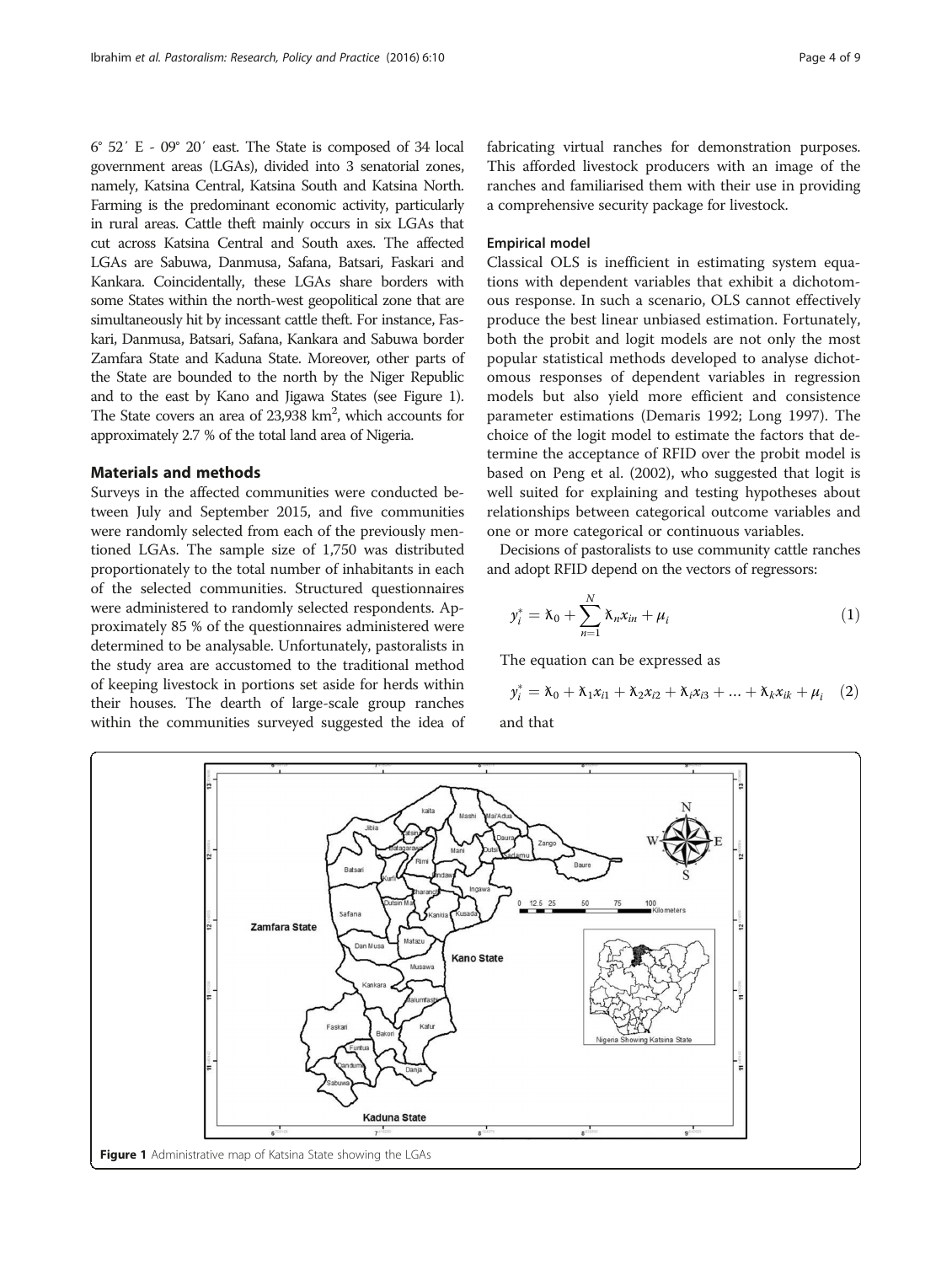<span id="page-4-0"></span>
$$
y_i^* = 1_{1 \text{ if } y=0} \text{ and } 0_{\text{if otherwise}} \tag{3}
$$

where  $\gamma$  is a latent unobserved variable whose outcome is observed at 1 and 0 and  $x_i$  is the vector of the independent variable in the models.

### Model specification

Pastoralist decisions to use community cattle ranches are determined by a host of independent variables and are thus modelled below:

$$
ccr_i^* = \sum_{i=1}^{1,487} \beta_k + \text{acaranch}_i + \text{security}_i + \text{proximity}_i + \text{sanita}_i + \text{fees}_i + \varepsilon_1 \tag{4}
$$

where

ccr Community cattle ranch  $(1 = if the respondent indi$ cated a willingness to use a cattle ranch if provided,  $0 = \text{otherwise}$ )

acaranch

Availability of a cattle ranch in the community security

Level of security of the cattle ranch

proximity

Distance between the cattle ranch and town sanita

Sanitation or cleanness in the cattle ranch fees

Fees for keeping cattle

 $\varepsilon_i$ 

White noise error term

The prospects of using community cattle ranches depend on the availability in the rural community  $(+)$ , level of security  $(+)$ , distance between the ranching site and town  $(-)$ , sanitation (+) and fees charged for keeping cattle (−).

The logit model that captures the prospect of using RFID as a tracking device is given below:

RFID =  $\varphi_0 + \lambda_1$  age +  $\lambda_2$  gender +  $\lambda_3$ marista

 $\lambda_4$ nocatrust  $\lambda_5$ edu  $\lambda_6$ nolivfam  $\mu_i$ 

where  $(5)$ RFID

Radio frequency identification  $(1 = accepted, 0 =$ otherwise)

age

Respondent's age

gender

Gender

marista

Marital status

nocatrust

Number of cattle stolen

```
edu
```
Level of education

nolivfam

Number of livestock farmers

 $\mu_i$ White noise error term

These variables are a priori expected to exhibit a positive prospect in the decision to use RFID by pastoralists in rural communities.

| Local Government<br>Area (LGA) | Frequency of<br>households | Percent        | Households affected<br>by cattle rustling |
|--------------------------------|----------------------------|----------------|-------------------------------------------|
| Batsari                        | 319                        | 21             | 170 (53 %)                                |
| Danmusa                        | 241                        | 16             | 198 (82 %)                                |
| Faskari                        | 242                        | 16             | 77 (32 %)                                 |
| Kankara                        | 186                        | 13             | 64 (34 %)                                 |
| Sabuwa                         | 252                        | 17             | 231 (92 %)                                |
| Safana                         | 254                        | 17             | 164 (65 %)                                |
| Gender                         |                            |                |                                           |
| Male                           | 1,384                      | 93             | 836 (63 %)                                |
| Female                         | 104                        | 7              | 67 (67 %)                                 |
| Age                            |                            |                |                                           |
| 18 and below                   | 103                        | 7              | 48 (5 %)                                  |
| 19 to 45                       | 916                        | 62             | 545 (61 %)                                |
| 46 to 60                       | 377                        | 25             | 251 (28 %)                                |
| Above 60                       | 85                         | 6              | 53 (6 %)                                  |
| Marital status                 |                            |                |                                           |
| Single                         | 156                        | 10             | 70 (9 %)                                  |
| Married                        | 1,269                      | 85             | 786 (88 %)                                |
| Divorced                       | 27                         | $\overline{2}$ | 20 (2 %)                                  |
| Separated                      | 5                          | 0.33           | $5(0.5\%)$                                |
| Widow                          | 17                         | 1              | 11 (1 %)                                  |
| Education                      |                            |                |                                           |
| Primary                        | 170                        | 11             | 97 (11 %)                                 |
| Secondary                      | 249                        | 17             | 108 (12 %)                                |
| Diploma and<br>equivalent      | 181                        | 12             | 81 (9 %)                                  |
| Graduate                       | 48                         | 3              | 16 (2 %)                                  |
| Qur'anic education             | 832                        | 56             | 597 (66 %)                                |
| Occupation                     |                            |                |                                           |
| Agriculture                    | 664                        | 45             | 543 (67 %)                                |
| Civil servant                  | 111                        | 8              | 23 (50 %)                                 |
| Businessmen                    | 421                        | 28             | 74 (47 %)                                 |
| Politicians                    | 80                         | 5              | 55 (80 %)                                 |
| Traditional rulers             | 116                        | 8              | 90 (78 %)                                 |
| Security agents                | 94                         | 6              | 52 (55 %)                                 |

Source: Survey, 2015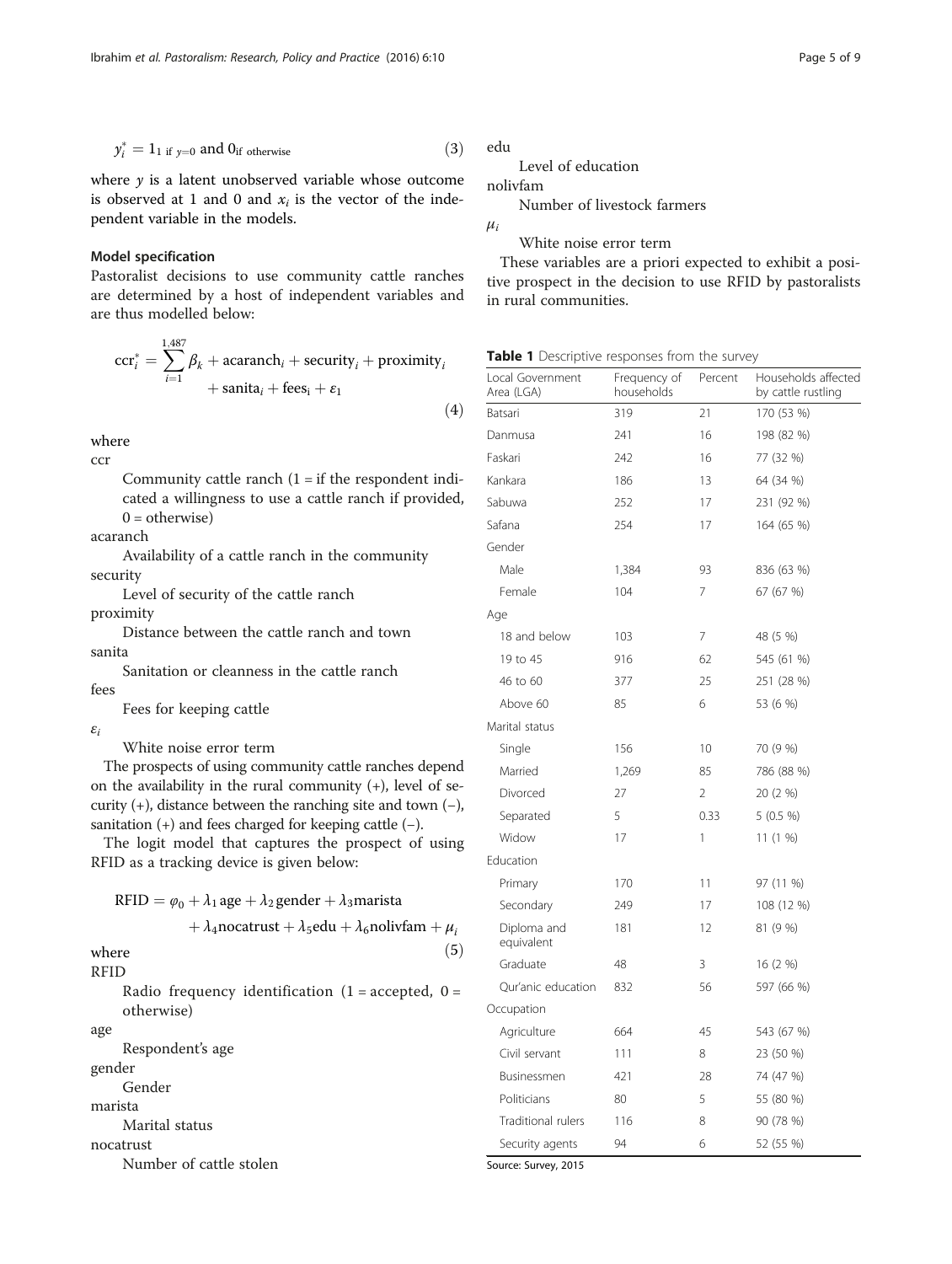### Empirical results

Descriptive responses from the survey are presented in Table [1](#page-4-0) and suggest that 92 % of the respondents in the Sabuwa local government area have been affected by cattle rustling. This is higher than the 82 %, 65 % and 53 % of respondents for Danmusa, Safana and Batsari, respectively. Moreover, Faskari (32 %) and Kankara (34 %) also had fewer victims of cattle theft. The demographic distribution of respondents shows that males constituted an overwhelming majority, 93 %, while only 7 % were females. The distribution of the burden of cattle theft is not equal among genders, with 67 % females having their cattle stolen. Of 1,384 males surveyed, 63 % were victims of cattle raids. It is worth noting that cattle rustling more frequently affected younger individuals between the ages of 19 and 45 (62 % of individuals in this age category have had their livestock rustled). The vast majority (85 %) of respondents were married, 88 % of whom have had their cattle stolen. The results also reveal that 56 % of the respondents attended an Islamic school and acquired Qur'anic education. The preponderance of respondents did not receive a Western education, and 11 %, 17 %, 12 % and 3 % possessed primary, secondary, diploma and graduate-level certificates, respectively.

The distribution of cattle theft burden is not equal among the various categories of respondents. Traditional farmers have suffered more from cattle theft than the other groups. A total of 664 respondents were farmers, of whom 67 % had their cattle stolen, and 421 were businessmen/women, with 47 % of them having fallen victim to cattle rustling. Approximately 78 % of the traditional rulers have had their livestock stolen, while of the 94 security agents, only 55 % had lost livestock through theft.

#### Decision to keep cattle in community cattle ranches

Pastoralist decisions to keep cattle in ranches would, to a large extent, depend on the level of security available at the ranching site. Similarly, large-scale group ranches need to be sited near rural communities, as the proximity of ranches is an important factor to consider in the decision to keep livestock. In the same vein, the sanitation levels would exert considerable influence in decisions to use a cattle ranch. A considerable 36 % and 35 % of pastoralists indicated that the sanitation levels in ranches would very greatly and greatly impact their decision to keep cattle in large-scale group ranches, respectively (see Figure 2).

Moreover, approximately 60 % respondents indicated that the level of security of the cattle ranch would very greatly influence their decision to use public ranches, while 36 % believe that community cattle ranches should be sited very close to their town as opposed to being located at distant places. Imposing any fee for the usage of public ranches would not necessarily deter livestock producers from using community cattle ranches. Given the acceptance of a fee for group ranches by pastoralists, ranches could represent a new revenue base for public authorities, which is very important during this period of dwindling crude oil prices.

It is apparent from the probit regression in Table [2](#page-6-0) that the nearness (proximity) of the ranching site, fees and level of sanitation in the cattle ranches would have significant effects on the decision to use group ranches. The model specified in Equation (5) passed the goodness-of-fit tests as shown by a significant likelihood ratio (LR) chi-square test value of 59.27 (0.0000). In other words, the model exhibited good predictive power in explaining the relationship between the regressors and the regressand. It can be seen from the results that, provided that the factors that exert varying degrees of influence on the decision to keep livestock in ranches are taken into account, community cattle ranches would probably be accepted in rural areas in Katsina State. Given the growing cattle raids in the state, Table [3](#page-6-0) reveals the readiness of pastoralists to use these methods when provided by the government.

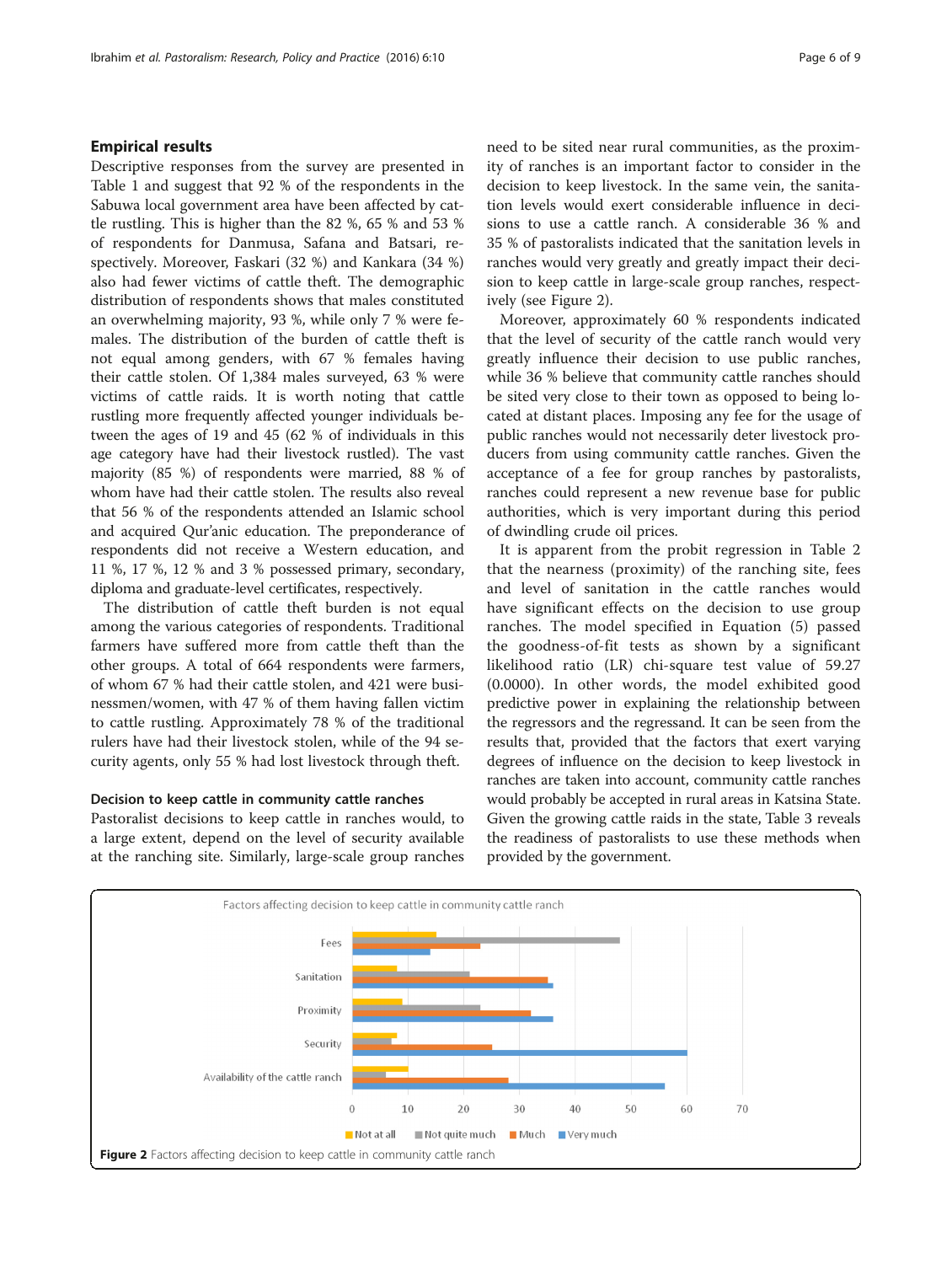<span id="page-6-0"></span>Table 2 Probit regression

| Variables                    | Coefficient    | $P$ value |
|------------------------------|----------------|-----------|
| Availability of cattle ranch | $-0.94$        | 0.451     |
| Security                     | 0.196          | 0.187     |
| Proximity                    | $0.624***$     | 0.000     |
| Sanitation                   | $-1.127***$    | 0.000     |
| Fees                         | $0.560***$     | 0.000     |
| N                            | 1,487          |           |
| Pseudo $R^2$                 | 0.093          |           |
| LR chi <sup>2</sup> (5)      | 59.27 (0.0000) |           |
| Log likelihood               | $-290.514$     |           |

\*\*\* denotes significant at 1 %

Large-scale public ranching operations involve combining the ownership of livestock by several pastoralists into one common ranch. There is a tendency for identification challenges due to inadequate forms of identification to provide high ultra-precision identification of large numbers of livestock. This would further necessitate the use of modern tracking devices in public ranching services.

#### Determinants of the acceptability of RFID

A lack of tracking devices is one of the reasons for escalating cattle theft in rural communities. Table 4 shows the logit results of the factors that determine the likelihood of using RFID as a tracking device by pastoralists in Katsina State. The results show that certain social characteristics of the respondents, such as age, gender and marital status, were not statistically significant. However, their respective signs have an interesting economic The signs portrayed by the estimated parameters are the same as those for RFID, meaning that modern tracking devices have positive prospects in

Table 3 Prospect of a community cattle ranch and RFID. Response to questions put to respondents to assess their readiness to adopt group ranching scheme and RFID

|                                         | Frequency | Percent |  |
|-----------------------------------------|-----------|---------|--|
| Community cattle ranch in rural areas   |           |         |  |
| Yes                                     | 648       | 43      |  |
| No                                      | 742       | 50      |  |
| Acceptability of community cattle ranch |           |         |  |
| Accepted                                | 1,095     | 73      |  |
| Rejected                                | 308       | 21      |  |
| Acceptability of RFID                   |           |         |  |
| Accepted                                | 916       | 61      |  |
| Rejected                                | 305       | 21      |  |

Source: Survey, 2015

|  | Table 4 Logistic regression |
|--|-----------------------------|
|  |                             |

| ---- - -- - <sub>1</sub> . - - <sub>1</sub> . --- |                |         |  |  |  |
|---------------------------------------------------|----------------|---------|--|--|--|
| Variables                                         | Coefficient    | z-ratio |  |  |  |
| Age                                               | 0.134          | 0.13    |  |  |  |
| Gender                                            | 0.440          | 1.54    |  |  |  |
| Marital status                                    | 0.201          | 1.56    |  |  |  |
| Occupation                                        | $0.110***$     | 2.73    |  |  |  |
| Number of cattle rustled                          | $0.251***$     | 4.37    |  |  |  |
| Education                                         | $0.167***$     | 3.74    |  |  |  |
| Livestock farming                                 | $-0.077$       | $-0.44$ |  |  |  |
| Ν                                                 | 1,487          |         |  |  |  |
| Pseudo $R^2$                                      | 0.050          |         |  |  |  |
| LR chi <sup>2</sup> (8)                           | 70.85 (0.0000) |         |  |  |  |
| Log likelihood                                    | $-290.514$     |         |  |  |  |

\*\*\* denotes significant at 1 %

This reported the result of factors that influence the adoption of RFID by pastoralists. Number of cattle rustled is expected to capture how cattle raid has depleted the herd-size. Literacy level is vital in making decision to use RFID. Respondent occupation, as to whether livestock is the sole occupation or not. Some socio-economic factors like age, gender marital status were added in the model. The results indicated that Occupation, herd-size and education level were the significant factors

pastoralist communities. Literacy, which is loosely measured by education level, is a very important variable (significant at the 1 % level of significance) in decisions to use modern tracking devices. Log likelihood ratio statistics (LR chi<sup>2</sup> (8) = 70.85) indicate that the model fits the data very well and is significant at the 1 % level. RFID as a modern livestock identification and tracking technique appears to have potentially positive prospects in Katsina State. These results corroborate with the descriptive results in Table 4, which shows that 62 % of the respondents registered their admiration for the device in tracking livestock movements.

## Conclusion

This study explored the prospect of large-scale group cattle ranches and RFID as strategies for combating cattle rustling in Katsina State. The study used primary data obtained via survey in rural communities in the State, and applied categorical dependent variable models in the form of logit and probit models. The results reveal that siting cattle ranches close to rural communities is an important determinant for the use of community cattle ranching and that fees and sanitation levels have significant effects on the decision to keep cattle in ranches. On the other hand, occupation, number of cattle rustled and educational attainment are significant factors in making the decision to use RFID. This study has identified that the magnitude of cattle rustling is severe and often seriously affects agricultural production, thereby eroding the income of pastoralists and farmers alike. Military intervention embarked upon by the current administration has yet to yield fruitful results. Growing scepticism of the current counter cattle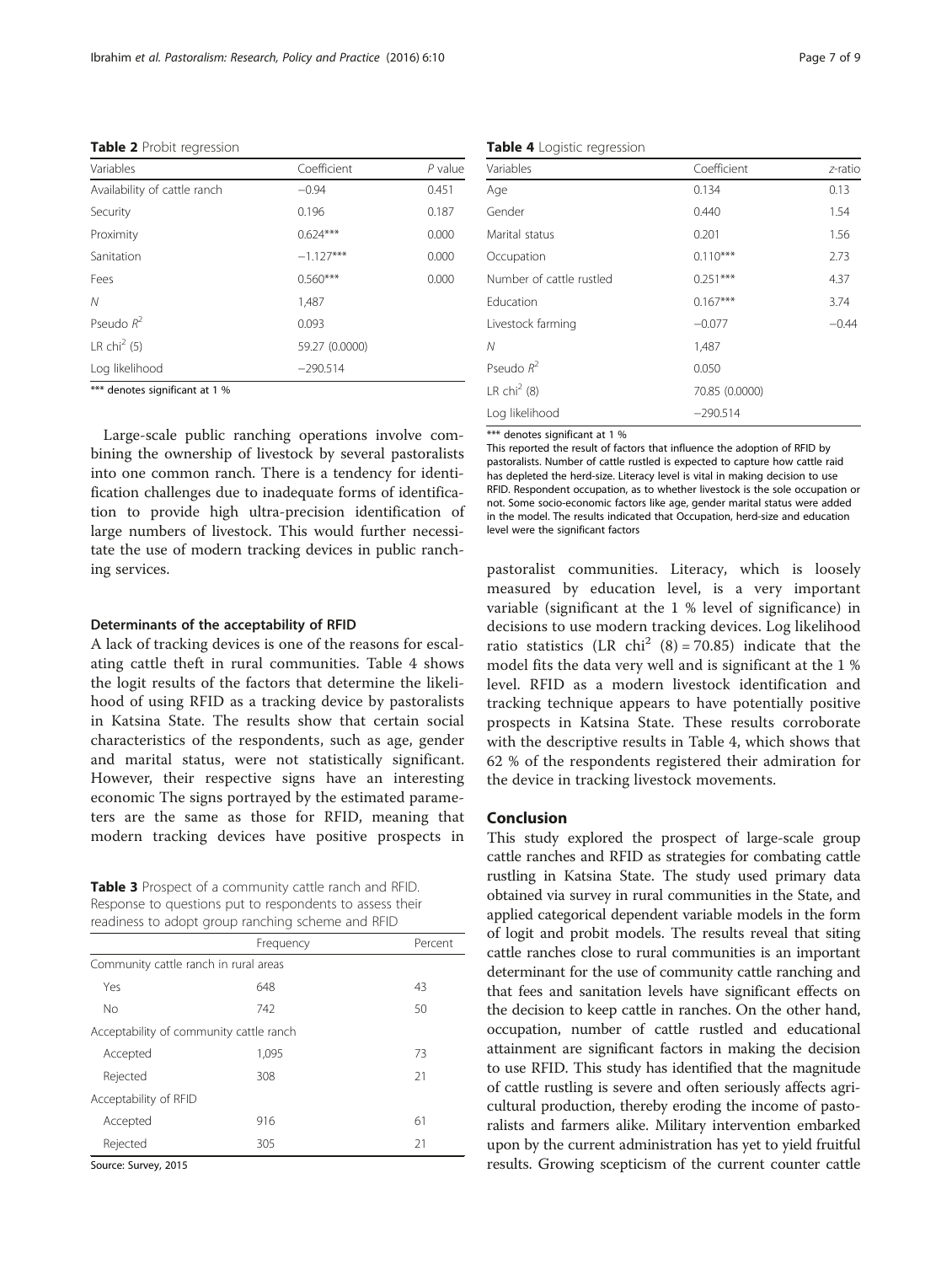<span id="page-7-0"></span>raids rests on the fear that the approach is very similar to the one that led to the emergence of Boko Haram in the north-eastern geopolitical zone. Therefore, the time is ripe for the government to enact participatory policies in which adequate consultation should take centre stage in finding lasting solutions to livestock theft. Relevant authorities should urgently build community cattle ranches in rural communities, while RFID will be vital for tracking livestock movement and will offer precision in the identification of stolen livestock and timely responses.

#### Competing interests

The authors declare that they have no competing interests.

#### Authors' contributions

SSI contributed in the conception, design, data collection, analysis and drafted the manuscript. AI contributed qustionnaire design, conducted pilot, participated in data collection, provided information about study area and proof read the manscript. LAS and ANA provided technical guidance in the conception and the structure of manuscripts. All authors read and approved the final manuscript.

#### Acknowledgements

We wish to thank an anonymous referee for the useful comments on a previous version of the manuscript. Similar thanks go to the Editor-in-Chief for the relevant suggestions, which have helped in improving the quality of the paper. We are grateful to the Tertiary Education Trust Fund (Tetfund) for the research grant awarded to us through a Federal University Dutsin-ma (FUDMA) Institutional Grant.

#### Author details

<sup>1</sup>Department of Economics and Development Studies, Faculty of Social Sciences, Federal University Dutsin-ma, Dutsin-ma, Nigeria. <sup>2</sup>Department of Geography and Regional Planning, Faculty of Social Sciences, Federal University Dutsin-ma, Dutsin-ma, Nigeria.<sup>3</sup> Department of Animal Production and Health, Faculty of Agriculture, Federal University Dutsin-ma, Dutsin-ma, Nigeria.

#### Received: 29 October 2015 Accepted: 13 April 2016 Published online: 03 June 2016

#### References

- Albanese, J. 2000. The causes of organized crime: Do criminals organize around opportunities for crime or do criminal opportunities create new offenders? Journal of Contemporary Criminal Justice 16(4): 409–423.
- Alemika, E.E. 2013. The impact of organised crime on governance in West Africa. Abuja: Friedrich-Ebert-Stiftung.
- Blench, R. 2004. Natural resource conflicts in north-central Nigeria. A handbook and case studies. London: Mandaras publishing.
- Chikwuma, O.A., and N.O. Francis. 2014. Cattle rustling and dialectics of security in Northern Nigeria. International Journal of Liberal Arts and Social Science 2(3): 109–117.
- Cornelis, H., T.S. Van Veen, B. Brandenburg, J. Gauthier, F. Le Gall, R. Mearns, and M. Simeon. 2001. Livestock development: Implications for rural poverty, the environment and global food security, directions and development. Washington, D.C.: The World Bank.
- Demaris, A. 1992. Logit modelling: Practical applications. Newbury Park, CA: Sage.
- Ekuam, D.E. 2009. Livestock identification, traceability and tracking: Its role in enhancing human security, disease control and livestock marketing in Inter-Governmental Authority on Development (IGAD) region. Rome: Food and Agricultural Organisation. [http://www.fao.org/fileadmin/user\\_upload/](http://www.fao.org/fileadmin/user_upload/drought/docs/livestock%20ID.pdf) [drought/docs/livestock%20ID.pdf](http://www.fao.org/fileadmin/user_upload/drought/docs/livestock%20ID.pdf).
- Elbakidze, L. 2007. Economic benefits of animal tracing in the cattle production sector. Journal of Agricultural and Resource Economics 32(1): 169–180.
- Geiner, C. 2013. Guns, land, and votes: Cattle rustling and the politics of boundary (re)making in Northern Kenya. African Affairs 112(447): 216–237. [http://afraf.oxfordjournals.org/content/112/447/216.full.pdf±html.](http://afraf.oxfordjournals.org/content/112/447/216.full.pdf%C2%B1html) (Accessed 6 Oct 2015).
- Grossman, D., T.A. Ferrar, and P.C. du Plessis. 1992. Socioeconomic factors influencing conservation in South Africa. Traffic Bull 13: 20–31.
- Holmann, F., L. Rivas, N. Urbina, B. Rivera, A.L. Giraldo, S. Guzman, M. Martinez, A. Medina, and G. Ramirez. 2005. The role of livestock in poverty alleviation: An analysis of Colombia. Livestock Research for Rural Development 17(1): 1–15. [http://www.lrrd.org/lrrd17/1/holm17011.htm.](http://www.lrrd.org/lrrd17/1/holm17011.htm) (Accessed 9 Jul 2015). (Accessed 9 July 2015).
- Huhtala, A., K. Suhonen, P. Makela, M. Hakojarni, and J. Ahokas. 2007. Evaluation of instrumentation for cow positioning and tracking indoors. Biosystems Engineering 96(3): 399–405.
- Jinaporn, N., S. Wisadsud, P. Nakonrat, and A. Suriya. 2008. Security system against asset theft by using Radio Frequency Identification Technology. Proceeding of 5<sup>th</sup> International joint conference on Electrical Engineering/Electronics, Computer, Telecommunications and Information Technology, 761–764.
- Kaimba, G.K., K.B. Njehia, and A. Guliye. 2011a. Effects of cattle rustling and household characteristics on migration decisions and herd size amongst pastoralists in Baringo District in Kenya. Pastoralism: Research Policy and Practice 1(18): 1–16.<http://www.pastoralismjournal.com/content/1/1/18>. (Accessed 6 Oct 2015).
- Kaimba, G.K., G.A. Yakuba, N.B. Kamau, and H.K. Bett. 2011b. Livestock marketing decisions among pastoral communities: The influence of cattle rustling in Baringo District, Kenya. International Journal of Agricultural management & Development 1(3): 123–137.
- Khoabane, S., and P. Black. 2012. On the economic effect of livestock theft in Lesotho: An asset-based approach. Journal of Development and Agricultural Economics 4(5): 142–146.
- Liddick, D. 1999. The enterprise model of organized crime: Assessing theoretical propositions. Justice Quarterly 16(2): 403–430. http://dx.doi.org/[10.1080/](http://dx.doi.org/10.1080/07418829900094191) [07418829900094191.](http://dx.doi.org/10.1080/07418829900094191) (Accessed 3 Oct 2015).
- Long, J.S. 1997. Regression models for categorical and limited dependent variables. Thousand Oaks, CA: Sage.
- Lyman, MD and GW Potter. 2007. Organized Crime, 4th ed., Upper Saddle River, NJ: Pearson Prentice Hall. 59–83.
- Manu, I.N., W.N. Andu, D.N. Tarla, and W.N. Agharih. 2014. Socio-economic effect of cattle theft on the pastoralists of the North-west Region of Cameroon. Scholarly Journal of Agricultural Science 4(6): 299–305. Retrieved on 2nd October 2015. [http://www.scholarlyjournals.com/sjas/archive/2014/April/pdf/](http://www.scholarlyjournals.com/sjas/archive/2014/April/pdf/Manu%20et%20al.pdf) [Manu%20et%20al.pdf.](http://www.scholarlyjournals.com/sjas/archive/2014/April/pdf/Manu%20et%20al.pdf)
- Maselyne, J., A. Van Nuffel, B. De Ketelaere, J. Vangeyte, E.F. Hessel, B. Sonck, and W. Saeys. 2014. Range measurements of High Frequency Radio Frequency Identification (HF RFID) system for registering feeding patterns of growingfinishing pigs. Computers and Electronics in Agriculture 108: 209–220.
- Najamuddeen, G., M.B. Sayaya, A.L. Ala, and M.G. Garba. 2012. Economics of potatoes production in Katsina Metropolis, Katsina state, Nigeria. Scientific Journal of Crop Production 1(3): 48–54.
- Okoli, A.C., and A.T. Agada. 2014. Kidnapping and national security in Nigeria. Research on Humanities and Social science 4(6): 137–146.
- Okoli, A.C., and F. Okpaleke. 2014. Banditry and crisis of public safety in Nigeria: Issues in national security strategies. European Scientific Journal 10(4): 350–362.
- Peng, C.J., K.L. Lee, and G.M. Ingerson. 2002. An introduction to logistic regression analysis and reporting. Journal of Educational Research 96(1): 1–14.
- Pongpaibool, P. 2008. A study on performance of UHF RFID tags in a package for  $a$ nimal traceability application. Proceedings of  $5<sup>th</sup>$  International joint conference on Electrical Engineering/Electronics, Computer, Telecommunications and Information Technology, 741–744.
- Porto, S.M.C., C. Arcidiacomo, U. Anguzza, and G. Cascone. 2013. A computer vision-based system for the automatic detection of lying behaviour of dairy cows in free-stall barns. Biosystems Engineering 115: 184–194.
- Reuter, P. 1983. Disorganised crime: The economics of the visible hand. Cambridge, MA: MIT Press.
- Richardson, M.G., and B.R. Whitney. 1994. Goats and garbage in Khartoum, Sudan: A study of the urban ecology of animal keeping. Human Ecology 23(4): 455–475.
- Salih, M.A. 1993. Agro-pastoralism: An underestimated regional food production system. Eastern Africa Social Science Review 9(1): 23–37.
- Siegmund-Shultze, M., and B. Rischkowsky. 2001. Relating households characteristics to urban sheep keeping in West Africa. Agricultural Systems 67(2001): 139–152.
- Simelane, H.S. 2005. Cross-border cattle rustling and its socioeconomic impact on rural Southern Swaziland, 1990–2004. Journal of Contemporary African Studies 23(2): 215–231. http://dx.doi.org[/10.1080/](http://dx.doi.org/10.1080/02589000500176107) [02589000500176107](http://dx.doi.org/10.1080/02589000500176107).